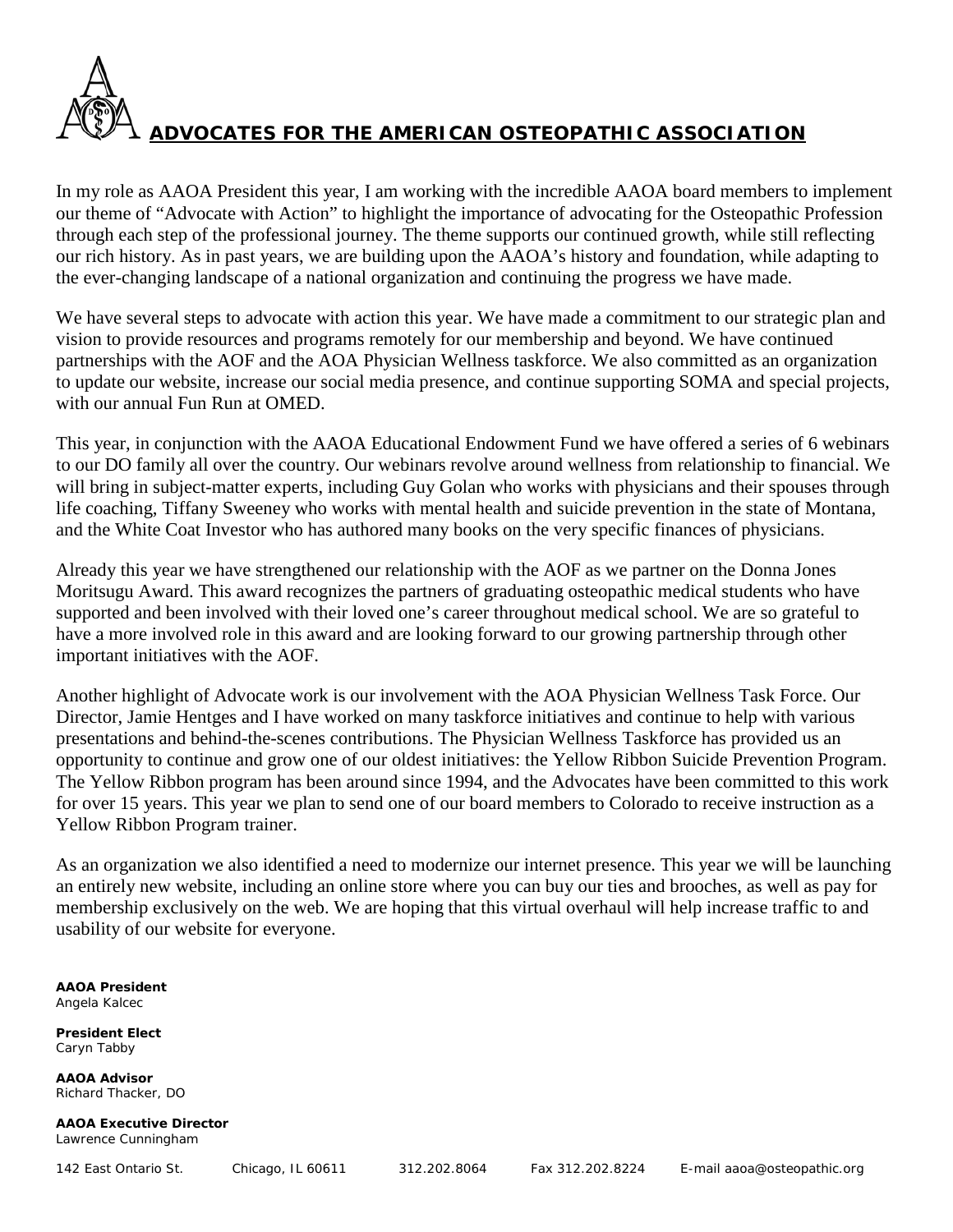

The AAOA continues to invest time and energy into the development of our SAA (Student Advocate Association) and IRAA (Intern Resident Advocate Association) chapters around the country. Starting last year and continuing this year, we have had a greater presence on social media, sending out surveys and holding virtual gatherings so that we can connect with the groups throughout the year, not just annually at our SAA/IRAA event during OMED. We have received positive feedback about these virtual meetings, and through them we are able to address common struggles such as "medical marriage", finances, and raising kids through med-school/residency. It is important to realize that we are not alone during this challenging time, and others have been there and can offer support and encouragement or advice. Our SAA/IRAA committee this year has begun a push to identify the resident groups that we may have overlooked. We have a couple of strong and active IRAA groups, but we are working to find those that are in the gap period between SAA membership and when they join a state organization.

Our SAA/IRAA event continues to be well-attended during OMED and would not be possible without the support of the AACOFP. In Austin, you can once again look forward to this Phenomenal event, in addition to our other annual activities. These include a family fun activity which spouses/children of OMED attendees are invited to attend. We will also be hosting our annual Still Fit for Life Fun Run, and we are honored to have Dr. Mark Baker serve as our Honorary Chair. We hope that each of you will help support our Fun Run this year. All of the money raised goes directly back to SOMA, SAAs, as well as a variety of other organizations supporting osteopathic medicine.

Our board this year is comprised of many young board members, several student and resident spouses, and two members that are not spouses but rather family members, friends, and colleagues of Osteopathic Physicians. I think this speaks volumes to the commitment and passion our board has for the AAOA, and for Osteopathic advocacy in general, and it will be very exciting to watch this board grow and develop further. We couldn't do it without the amazing support of Dr. Thacker and all of you. Thank you for ALWAYS supporting what we DO.

The AAOA has continued to evolve over the past several years. We are grounded in our roots and continue our basic mission: supporting and promoting the Osteopathic Profession and creating a strong, close network of people who are passionate, like us, about osteopathic medicine and advocating with action. We thank the AOA for their continued partnership and opportunities to collaborate and look forward to future collaboration.

Respectfully submitted, Angela M. Kalcec President, 2019-2020 Advocates for the American Osteopathic Association

**AAOA President** Angela Kalcec

**President Elect** Caryn Tabby

**AAOA Advisor** Richard Thacker, DO

**AAOA Executive Director** Lawrence Cunningham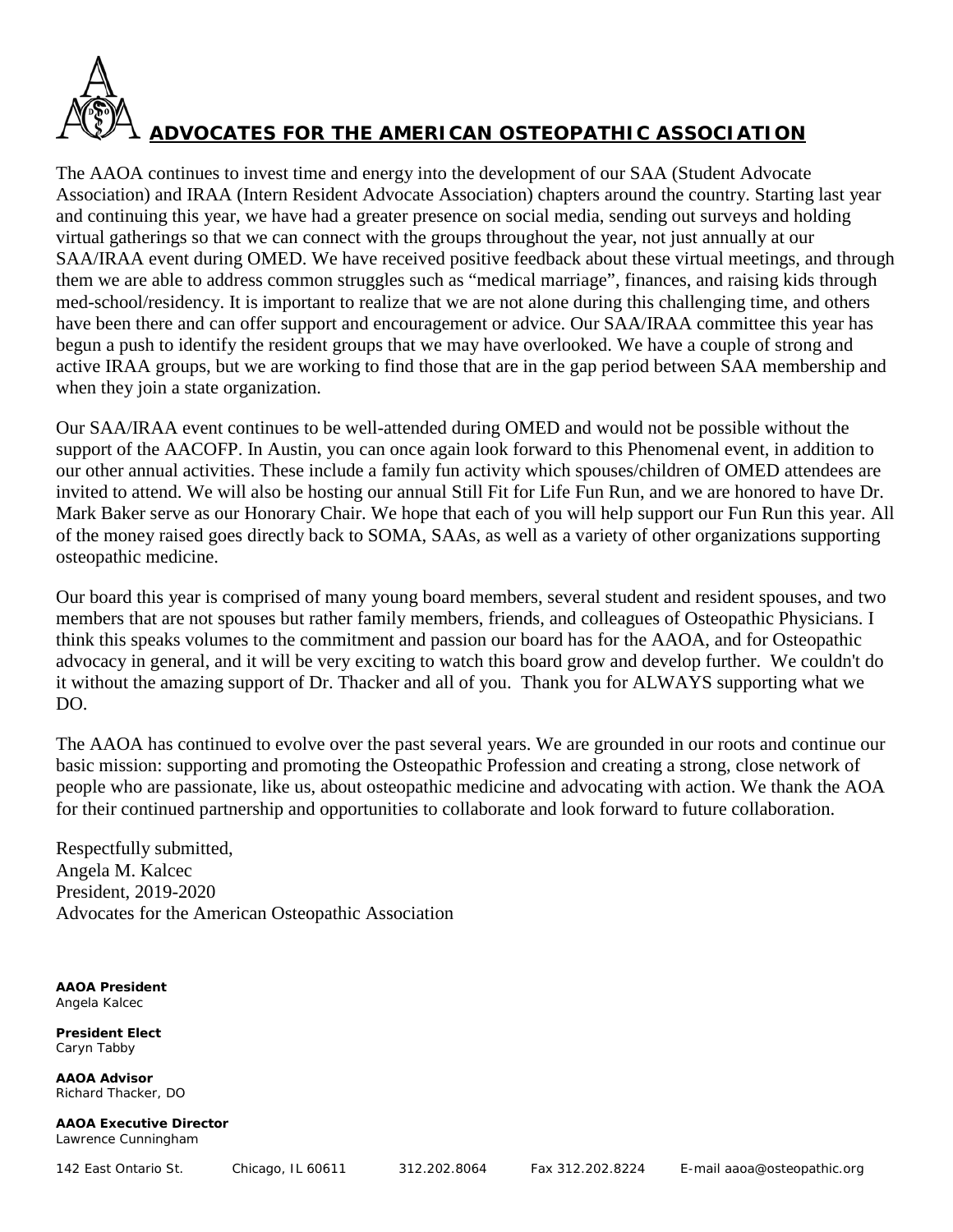

# **Report to the American Osteopathic Association Board of Trustees American Association of Colleges of Osteopathic Medicine January 2020**

# **Board of Deans Update**

The 2019-2020 AACOM Board of Deans Executive Committee members are listed below.

- **Chair:** Lori A. Kemper, DO
- **Vice Chair:** Margaret Wilson, DO
- **Secretary/Treasurer, Finance Chair:** William Craver, DO
- **Immediate Past Chair:** Thomas A. Cavalieri, DO
- **Assembly of Presidents Representative to the Executive Committee:** Angela L. Walker Franklin, PhD
- **Assembly of Osteopathic Graduate Medical Educators Chair:** Lisa R. Nash, DO
- **At-Large Member:** Robyn Phillips-Madson, DO
- **At-Large Member:** Shane Speights, DO
- **At-Large Member:** Wolfgang Gilliar, DO
- **At-Large Member:** Paula Crone, DO
- **Ex-Officio Member:** Robert A. Cain, DO, FACOI, FAODME, President and CEO, AACOM

### **College of Osteopathic Medicine Dean Updates. The following deans have become new members of the AACOM Board of Deans since our last report to the American Osteopathic Association**

- **Beth Longenecker, DO,** Dean, Athens Campus, Ohio Heritage College of Osteopathic Medicine
- **Ray L. Morrison, DO,** Dean, Edward Via College of Osteopathic Medicine Louisiana Campus
- **Thomas J. Mohr, DO,** Dean, Idaho College of Osteopathic Medicine
- **Matthew Cannon –** Dean, Edward Via College of Osteopathic Medicine Carolinas Campus
- **Charles Henley, DO,** Founding Dean, Sam Houston State University College of Osteopathic Medicine
- **Steven J. Halm, DO,** Dean, Des Moines University College of Osteopathic Medicine
- **James Powers, DO,** Interim Dean, Campbell University School of Osteopathic Medicine

### **Other Leadership Updates (***as of January 27, 2020***)**

### **AACOM Membership Growth**

With the addition of a new branch campus, AACOM membership grew to 57 locations in 33 states since AACOM's last report to the Board of Trustees.

### **New Branch Campus in Texas**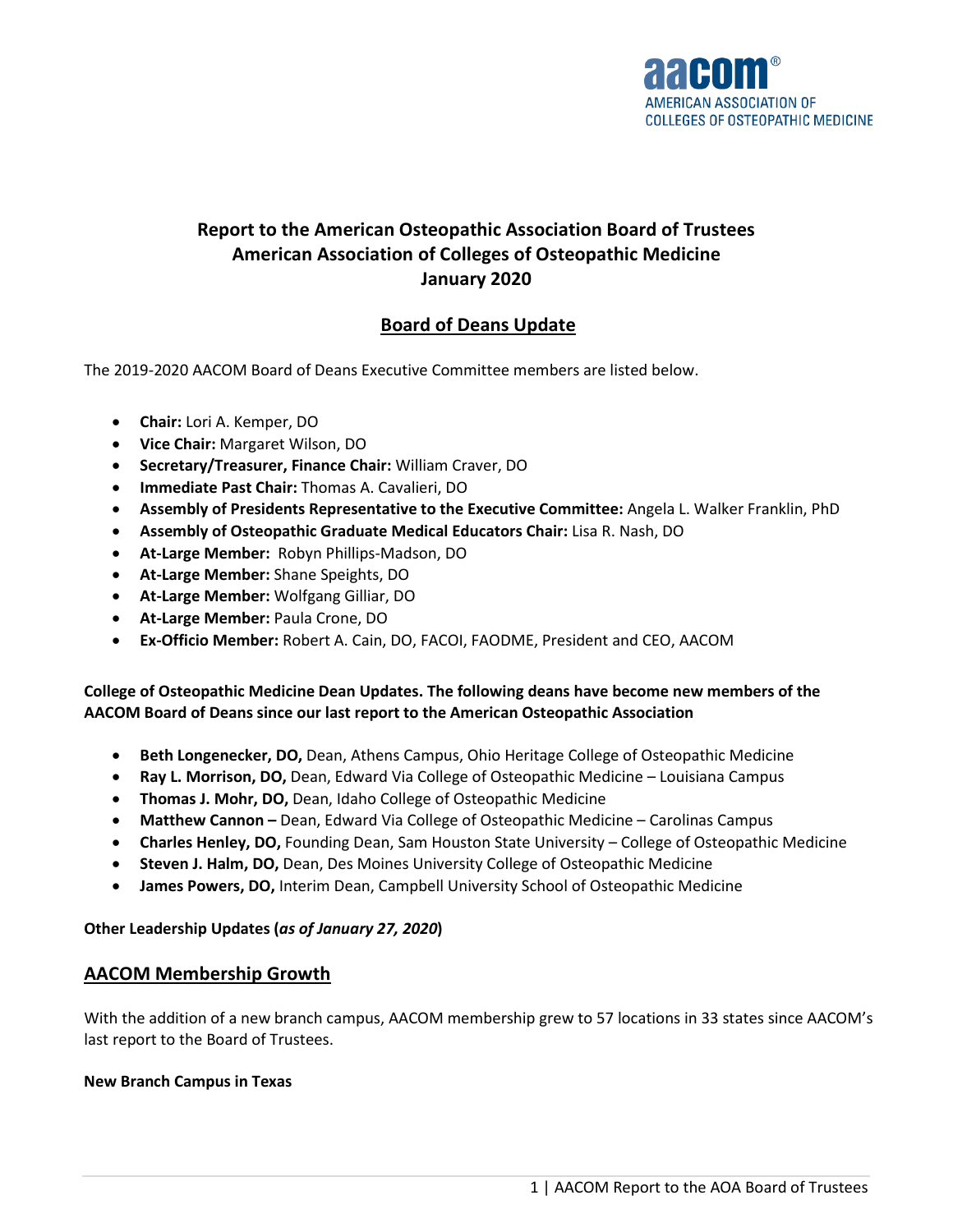

The American Osteopathic Association's Commission on Osteopathic College Accreditation (COCA) granted Sam Houston State University College of Osteopathic Medicine (SHSU-COM) in Montgomery County, TX candidate status with permission to recruit. SHSU-COM has become a member of AACOM.

### **Osteopathic Medical School Applications Update**

### **Application Cycle Update**

As of January 27, 2020, AACOMAS has received 22,407 submitted applicants, a 5.29% increase over January 28, 2019. There were 198,117 submitted designations (or individual applications to medical schools), which is a 4.02% increase over last year. Each applicant submitted an average of 8.8 designations. We've added two additional AACOMAS programs for a total of 42 programs. Those programs are VCOM-Louisiana and California Health Sciences University COM.

### **Applicant Resources – Blog Posts**

It is well known that one of the most effective ways to build brand awareness, while providing relevant and useful content to a target audience is through consistent blogging. Given that the ChooseDO brand and website is newer, our team set out to work strategically with the MARCOM staff to create real-time content, written by physicians, current students, and applicants alike to help drive traffic to the ChooseDO webpage. Our goal is to continue to boost ChooseDO's search engine optimization, develop and strengthen relationships with current and future applicants, connect our constituents with our brand, and create opportunities for sharing amongst their own communities. We have posted 2 blog posts since December 2019 with 6 more in the pipeline.

#### **Medical School Fairs**

AACOM, together with participating colleges of osteopathic medicine, successfully hosted a ChooseDO Medical School Virtual Expo in August of 2019 and has another Virtual Expo on January 30, 2020. These expos continue to provide faculty, staff, and current students at AACOM member colleges the opportunity to engage from a home computer with prospective students across the country, while also providing a free online way for potential applicants to interact with different colleges of osteopathic medicine (COMs), ask questions, and gain important insight into the osteopathic medical school application process and student experience.

In November 2019, AACOM hosted an in-person medical school expo in partnership with the Georgia Institute of Technology. The decision to host an event at Georgia Tech was data driven. AACOM compared the number of applicants to MD institutions vs the number of applicants to DO institutions by undergraduate institutions, finding large disproportions in the southeast. To engage applicants who may not have considered DO schools previously, our team worked with Georgia Tech to deliver an in person medical school expo, on a college campus, in an easily accessible city. Over 172 prospective students and their guests traveled from 101 different undergraduate institutions to Atlanta, GA to participate in the ChooseDO Medical School Expo, geared toward aspiring physicians interested in learning more about the osteopathic medical profession and meeting with member colleges.

In all, 25 main and branch campuses of colleges of osteopathic medicine chose to participate. With 172 attendees, 73.68% were in the inquiry stage, meaning that they had not yet applied to AACOMAS in the past. In addition to the survey feedback received from medical schools, AACOM asked respondents how likely they were to attend a COM after attending the event, and 100% indicated that they were very likely OR somewhat likely.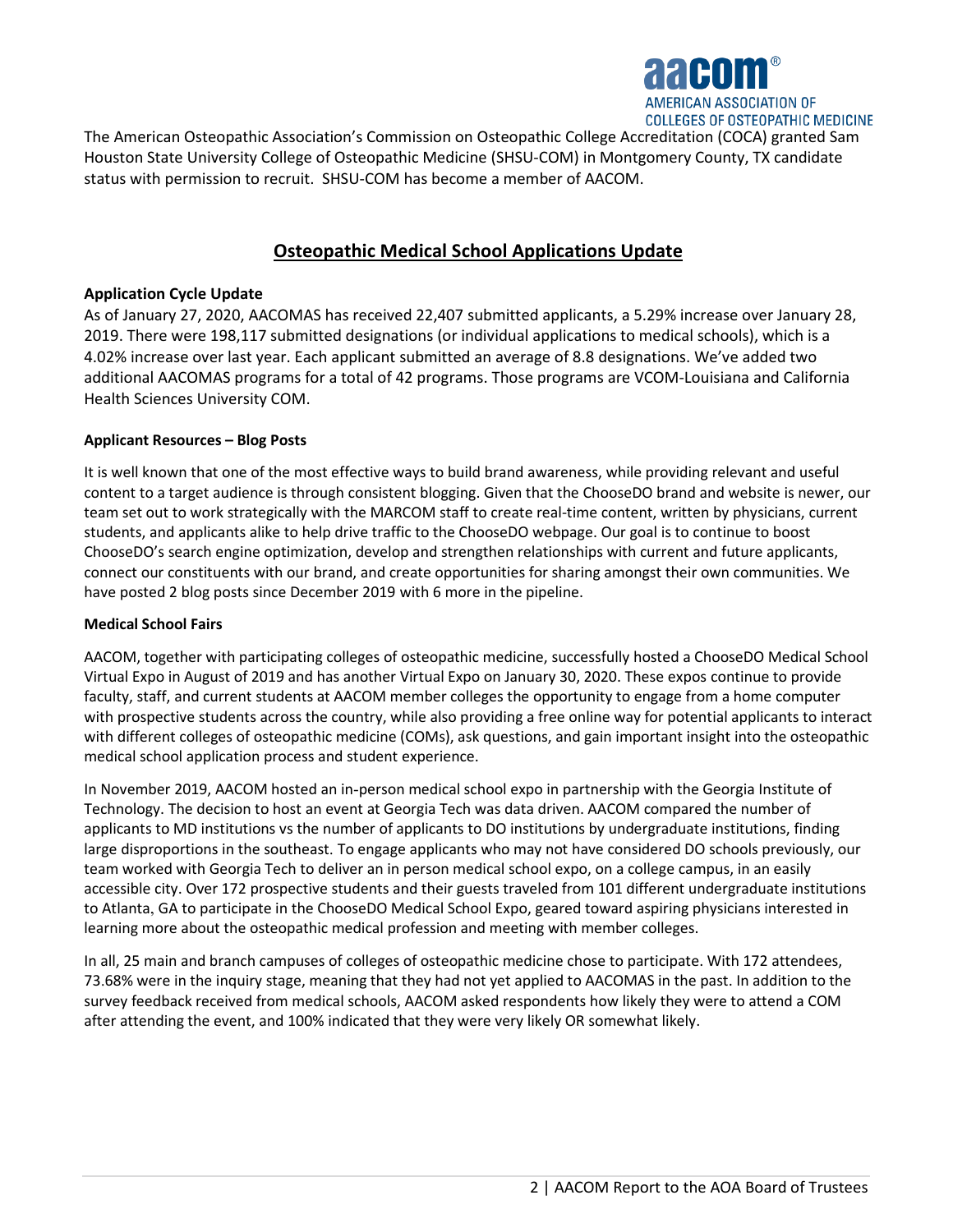

## **Research Update**

The department makes data available to the osteopathic community and the public throug[h the AACOM website.](http://www.aacom.org/reports-programs-initiatives/aacom-reports.) Most recently published/updated reports include curriculum topics, enrollment, designations, medical school faculty, and revenue and expenditures.

Examples of [recently-published reports](https://www.aacom.org/reports-programs-initiatives/aacom-reports) include:

- [2018-19 Osteopathic Medical College Basic Science Faculty by Rank](https://www.aacom.org/docs/default-source/data-and-trends/2018-19-osteopathic-medical-college-basic-science-faculty-by-rank.xlsx?sfvrsn=1d30e97_4)
- [2018-19 Clinical Clerkship by Osteopathic Medical College](https://www.aacom.org/docs/default-source/data-and-trends/2018-19-clinical-clerkship-by-osteopathic-medical-college.xlsx?sfvrsn=5f140e97_6)
- [U.S. Osteopathic Medical Schools by Year of Inaugural Class](https://www.aacom.org/docs/default-source/data-and-trends/u-s-osteopathic-medical-schools-by-year-of-inaugural-class.pdf?sfvrsn=dc9e2997_8)
- [2018-19 Osteopathic Medical College Cost of Attendance](https://www.aacom.org/docs/default-source/data-and-trends/2018-19-osteopathic-medical-college-cost-of-attendance.pdf?sfvrsn=2e63097_8)
- [2019 Designations](https://www.aacom.org/docs/default-source/data-and-trends/2019-designations76675c43514d6e069d49ff00008852d2.xlsx?sfvrsn=992a3297_4)

In addition to these reports, each of the COMs received an applicant and graduating senior survey school-specific report sent directly to the deans. This report shows COM specific data compared to the aggregate data. Ad-hoc requests for data, reports, and other research needs of the COMs are addressed throughout the year.

### **GME 2020 Match Report**

In 2019, AACOM reported that 98.48 percent of all DO graduates seeking GME placed to a position [\(Report on](https://www.aacom.org/docs/default-source/data-and-trends/report-on-osteopathic-medical-school-graduate-placements-in-2019-matches.pdf?sfvrsn=3cd93c97_2)  [Osteopathic Medical Placements in 2019 Matches\)](https://www.aacom.org/docs/default-source/data-and-trends/report-on-osteopathic-medical-school-graduate-placements-in-2019-matches.pdf?sfvrsn=3cd93c97_2). The research department is currently revising the Match survey to simplify the data collection process and ensure accurate data are collected as we transition into the single GME pathway.

### **Project on Osteopathic Medical Education and Empathy (POMEE)**

A full report on POMEE Phase I, the first study of empathy in osteopathic medical education in the United States with a national scope, was provided at Educating Leaders 2019. Phase I, Round 1, a survey of incoming first year students, saw 43 campuses participate with an average response rate of 86% (median 92%). Phase I, Round 2, a survey of end-of-academic-year students in years one through four, concluded in August 2018, with 43 campuses again participating with a mean response rate of 44%; a median of 39%, and usable responses totaling 10,746. Initial results of Phase II were presented at the AOA's Osteopathic Medical Education meeting (OMED) in October 2018; results were also provided to participants who voluntarily disclosed an email address. Students and COMs were also given a nationally normed table to help interpret the results, as well as suggestions for improving their empathy while in osteopathic medical school. Three manuscripts have already been published from this work todate, with a fourth recently submitted.

POMEE Phase 2, a longitudinal study of changes in empathy over the four years of osteopathic medical school, was introduced at the 2018 OMED meeting, and data collection began in summer, 2019. The American Osteopathic Association again agreed to co-sponsor this important research, which began with the survey of matriculating students in the class of 2023, and will continue with a second survey in Spring 2020.

### **Predictive Analytics**

Predictive analytics involves using available data to predict unknown future events, and includes data mining, machine learning, modeling and other techniques to analyze information (often in large data sets, hence the term "big data") and make the results of those analyses usable for business decisions.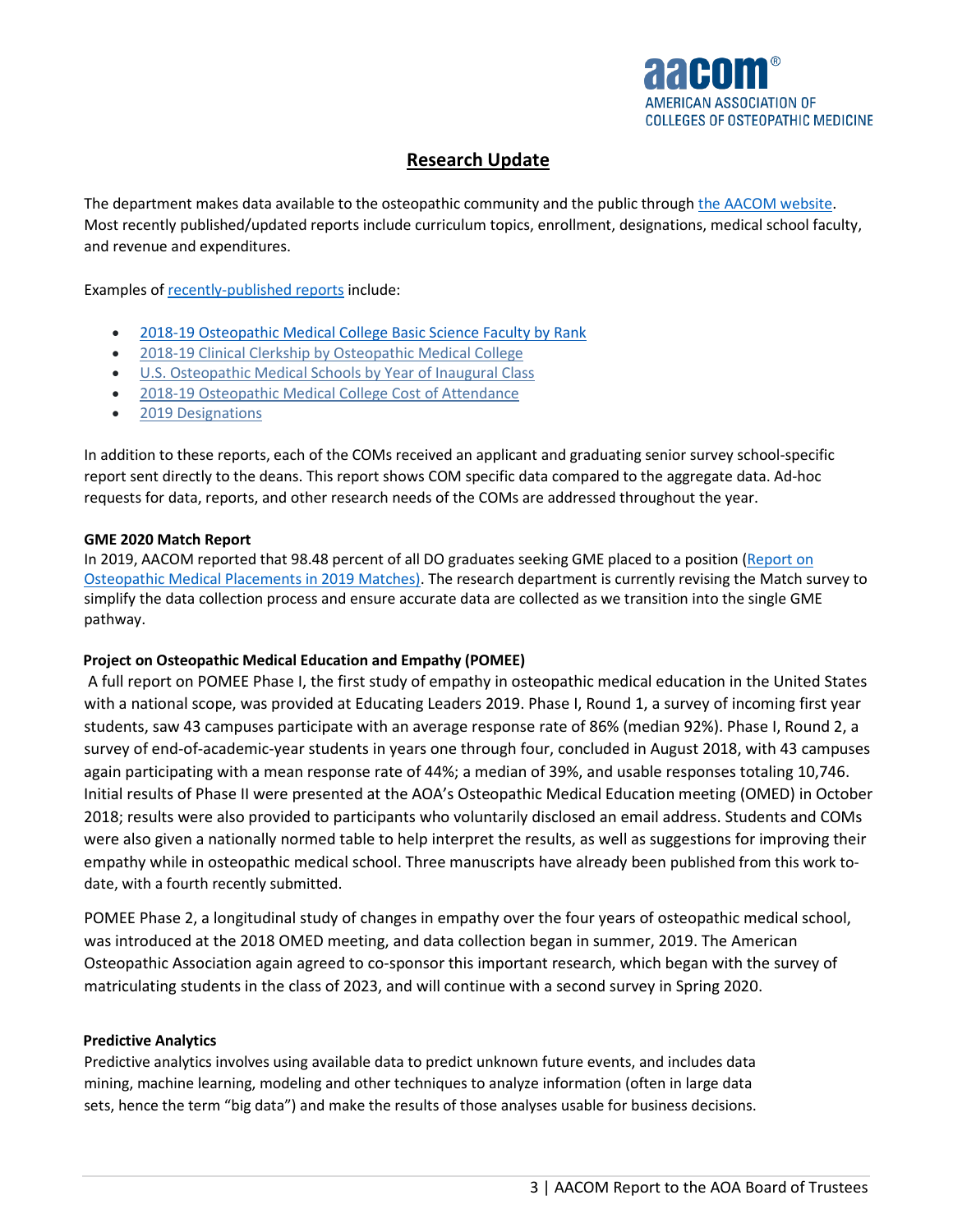

AACOM's initiative also includes data visualization, making these patterns and relationships easier to understand through interactive graphical representations. AACOM wants to provide its members, using mostly existing data that our members provide to us, the ability for COMs to incorporate predictive analytics and data visualization into their organizations so that they can become more proactive and forward-looking.

AACOM's proposed Predictive Analytics Initiative involves three steps:

- **1.** The data AACOM currently collects or has access to is aggregated and catalogued in a secure, cloud-based data lake, where each dataset will have a descriptive data dictionary, outlining the data fields that are available and how the datasets are related to each other. Our consultant on this project, HelioCampus, is working on this phase at this time, and has a June 2019 estimated completion date. **This Phase is Complete.**
- 2. Additional data necessary to answer questions that are important to our member COMs will be collected and added to the data lake. AACOM and HelioCampus developed a pilot groups of Deas and others to help us iterate some dashboards. **The First Phase of This Step Is Complete; It Will Be Ongoing.**
- 3. The data in the data lake will be linked and used to create analyses and dashboards that answer questions that will help our members better educate tomorrow's physicians and make better business decisions. **The First Phase of This Step Is Complete; It Will Be Ongoing.**

The interactive management Dashboards allow COM leaders to interact with data that they and others have provided to AACOM, including data on their applicants and matriculants, data on COM performance in areas including curricular hours, COMLEX performance, and the match and practice status, as well as location, of graduates. Four groups of dashboards are being rolled out from January – March to all COMs; they include dashboards on applicants, COM information (such as faculty information, curriculum, costs and tuition levels), matriculating students, and graduating students.. Additionally, another analytic effort, the MatchBook, an interactive infographic of previous osteopathic graduates' match qualifications and residency match information, is being pilot-tested with three COMs at this time.

### **Medical Education Update**

### **National Academy of Osteopathic Medical Educators**

The [National Academy of Osteopathic Medical Educators](https://www.aacom.org/ome/councils/naome/fellows) (NAOME) is the premier association for osteopathic medical educators in the US, and grants fellowship in the following areas: Teaching and Evaluation, Education Leadership, the Development of Enduring Educational Materials, and Educational Research. NAOME received six applications for new Fellows for 2020, as well as five applications to renew Fellowship (required every five years). New Fellows will be announced at Educating Leaders 2020; at Educating Leaders 2019, eight new fellows and seven renewing fellows were inducted into (NAOME). NAOME Fellows, inducted annually into the Academy to serve a five-year term, function as leaders and mentors for academic scholarship and excellence within the OME community.

### **Task Force on Ethics and Professionalism**

The [Task Force on Ethics and Professionalism,](https://www.aacom.org/reports-programs-initiatives/aacom-initiatives/task-force-on-ethics-and-professionalism) having rolled out the AACOM Model Policy on Civil Rights Equity Resolution for All Faculty, Students, and Employees (an Executive Summary is also available); the AACOM Model Policy on Chaperoning Patients; and the AACOM Model Policy on Safe Osteopathic Clinical Training for Students, will meet at Educating Leaders 2020 to complete their charge by presenting model curricula for the identification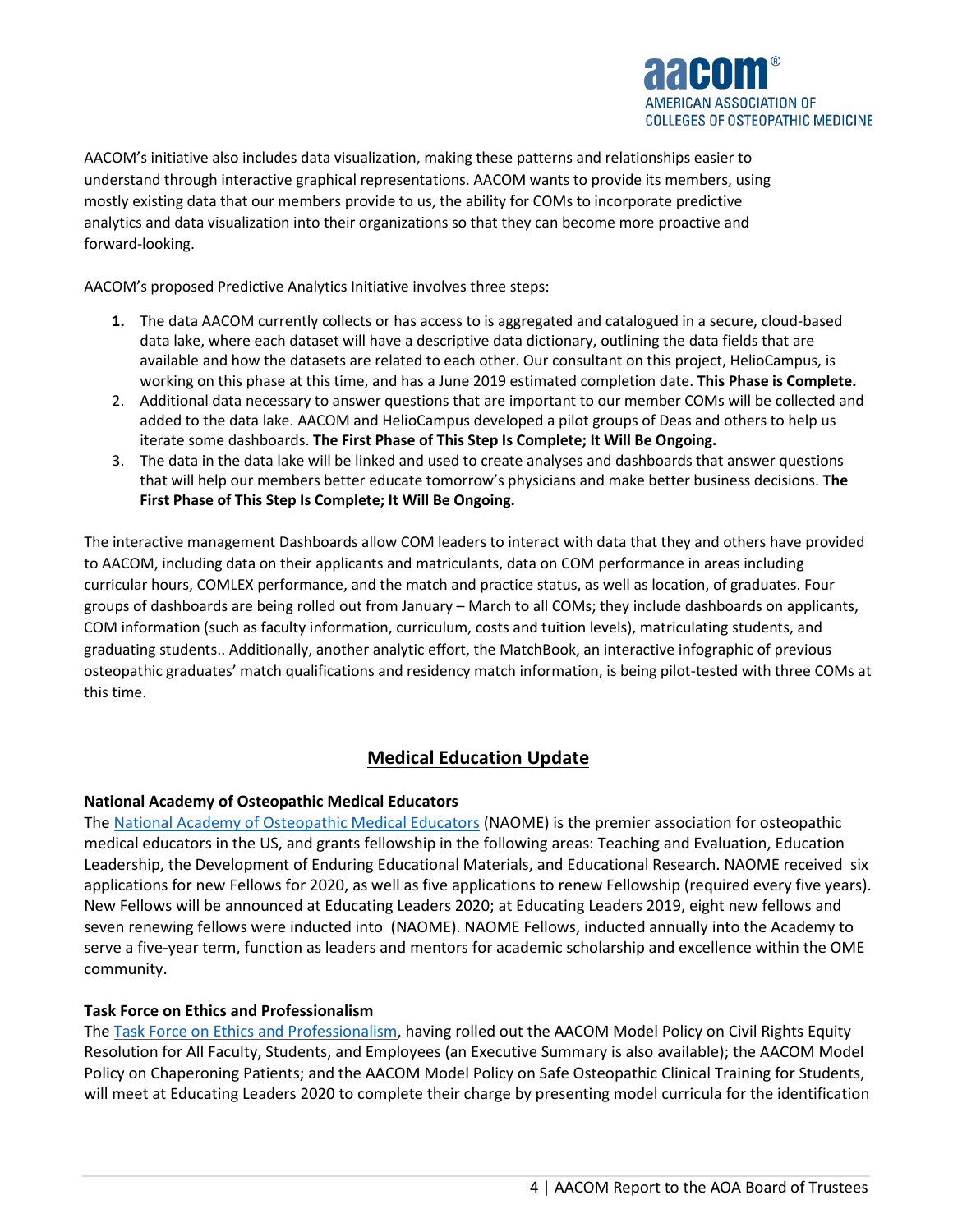

and treatment of those experiencing sexual or other victimization, obtaining consent from patients, and professionalism and the mandatory reporting of colleagues and other abusers; as well as a campus climate survey for its member COMs.

The Task Force also recently released research (sponsored by the Task Force and conducted by students at College of Osteopathic Medicine of the Pacific – Northwest) indicating that one in six students at a COM report experiencing sexual harassment or assault since starting medical school.

### **AACOM Leadership Institute Programs**

- **Senior Leadership Development Program (SLDP)** 
	- The 2019-202[0 Senior Leadership Development Program](https://www.aacom.org/institute/senior-leadership-development-program) (SLDP) program began in April 2019 and will conclude in April 2020. It comprises 13 leaders in COMs and other organizations in the osteopathic profession. The program is intended to assist new and experienced deans, current, interim, or designated deans, and others identified by their schools as potential future deans to develop and enhance critical leadership and management competencies. The SLDP was conceived and developed together with AACOM leadership in close consultation with the Academy for Academic Leadership (AAL).
- **Administrator Leadership Development Program (ALDP)**  In April 2019, twenty-eight individuals presented their group Capstone Projects and graduated from the [Administrator Leadership Development Program](https://www.aacom.org/institute/administrator-leadership-development-program) (ALDP). This program targeted osteopathic administrative leaders serving as department chairs, vice chairs, directors, heads, assistant deans, and associate deans who lead departments and programs at U.S. COMs. Through the use of curricular tracks, the two leadership programs have been combined into the 2020 SLDP. Applications for this program recently closed, and the new cohort will be announced in February 2020, to begin the program in March at Educating Leaders 2020.

• **Osteopathic Health Policy Fellowship (OHPF)**

The [Osteopathic Health Policy Fellowship](https://www.aacom.org/institute/health-policy-fellowship) (OHPF) recently completed its fourth session, in January 2020, hosted by AT Still University School of Osteopathic Medicine in Arizona. AACOM's government relations office hosts one session each year; the introductory session is also held at AACOM; other sessions, covering all aspects of advocacy and leading policy change, are held throughout the year at various COMs. The program, sponsored by AACOM and led by Dan Skinner of Ohio University College of Osteopathic Medicine and Al Pheley of Michigan, is in its second year under AACOM's direction. Its current class of 12 fellows graduates in September 2020.

#### **Council of Osteopathic Student Government Presidents (COSGP)**

Sam Zarbock, OMS III from Rocky Vista University – Southern Utah was selected as Chair of the COSGP. This year's theme is leadership. The council will continue its focus on mental health including promotion of the medical student day of wellness other issues related to mental health. COSGP has initiated short TED-Like talks at each of their meetings which are videotaped and posted for sharing on the COSGP web pages. These are being called COSGP PowerTalks.

#### **Educational Council on Osteopathic Principles (ECOP)**

Becky Giusti, DO, from Western University was chosen as Chair of ECOP for a two-year term. ECOP is working on standardizing teaching on specific topics. Sacral mechanics with attention to motion in pregnancy has been chosen as the area most in need of standardization and a task force is working on a white paper on this topic.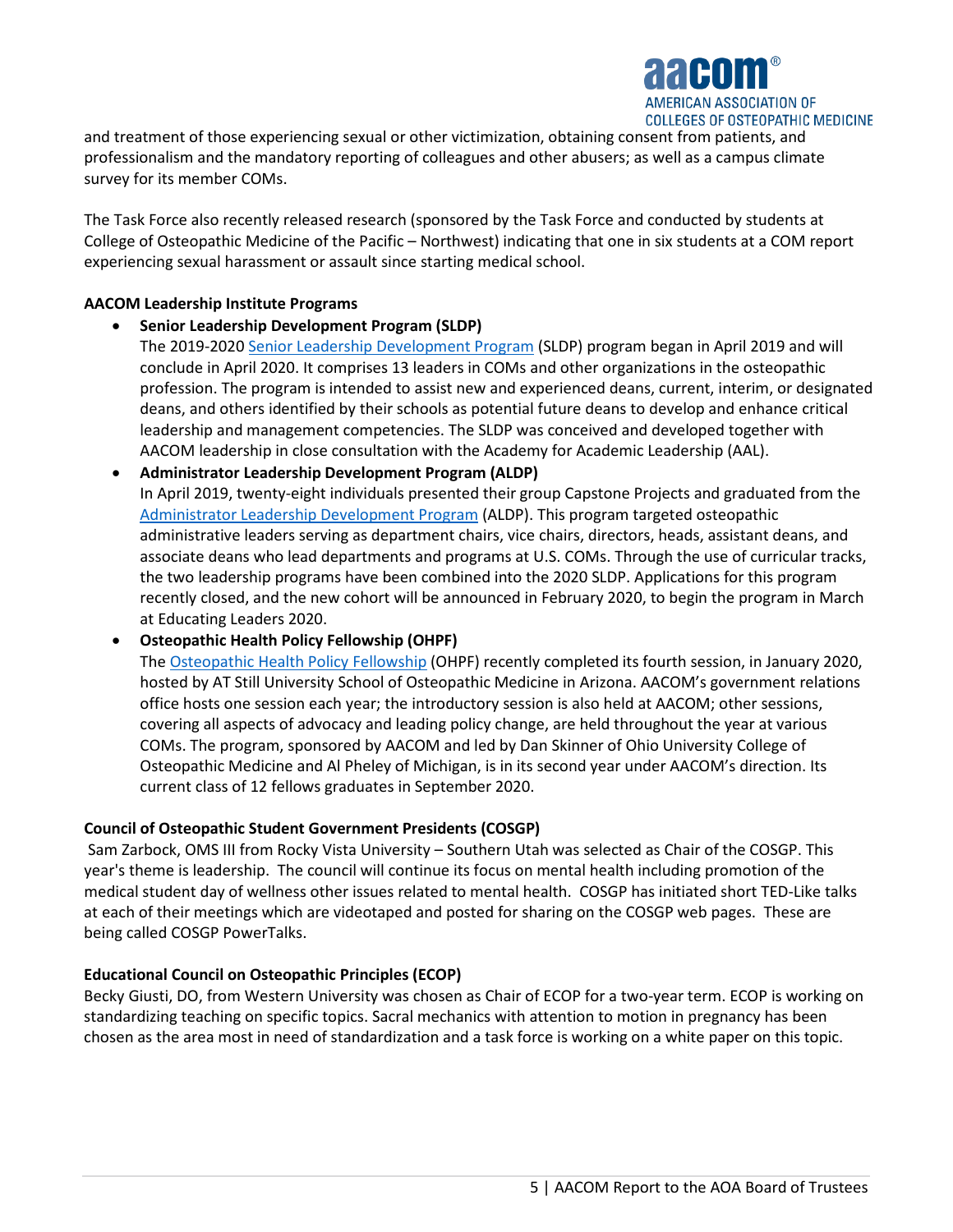

#### **Interprofessional Education Collaborative (IPEC)**

IPEC held an advanced training workshop for leaders of interprofessional education in Portland OR in October, 2019. The next IPEC training session is in April in Washington, DC, which will touch on interprofessional clinical training, interprofessional professionalism, and assessment. The IPEC includes AACOM's Dr. Robert Cain as a Board member, and Dr. Mark Speicher as a member of the education planning committee.

#### **Educating Leaders 2020, the AACOM Annual Conference**

Educating Leaders 2020, the AACOM Annual Conference, will be held March 25-27, 2020 at the Washington Marriott Wardman Park Hotel in Washington, DC under the leadership of conference chair, Patricia Matto, DO, Vice President for Medical Education at the Southeastern Regional Medical Center in Lumberton, North Carolina. The theme is "Advocating Wellness Advancing Education," and will feature programming with the best new research and scholarly work from across the broad osteopathic medical education landscape. There are three days of planned activities and meetings for the AACOM Board of Deans and the Assembly of Presidents, and 12 of AACOM's Councils, which consist of interest groups of COM faculty, staff, students, and others, will meet during Educating Leaders 2020.

The 800+ attendees at the conference will be attending over 160 oral and poster presentations, including four workshops, including workshops on the Entrustable Professional Activities (EPAs) and a workshop for faculty on preparing a dossier for promotion or advancement in rank, as well as the following pre-conference workshops:

- Student Advising & Strategies to Maximize Residency Match Success
- Take Your EPA Assessment Strategies to the Next Level
- NIH Grants and Fellowship Opportunities
- Assessment of Foundational Biomedical Sciences in Osteopathic UME

**[Educating Leaders 2021](https://www.aacom.org/news-and-events/2020-educating-leaders/home)** will be held April 21-23, in Washington, DC. The theme has not been announced.

### **Government Relations Update**

### **Government Relations**

### **Efforts to Secure THCGME Program Funding**

AACOM worked with U.S. Senator Susan Collins' (R-ME) and U.S. Representative Raul Ruiz's (D-CA) offices to introduce the *Training the Next Generation of Primary Care Doctors Act of 2019* (S. 1191/H.R. 2815), for which AACOM announced its strong support. AACOM also led six other national health organizations as part of the Teaching Health Center coalition in support of the bills. In addition, Senator Collins published a press release, which quotes Jane Carreiro, DO*,* Vice President for Health Affairs and Dean of the College of Osteopathic Medicine, University of New England, and Stephen C. Shannon, DO, MPH, AACOM immediate past President and CEO, about the legislation's importance.

These bipartisan bills would expand the Health Resources and Services Administration (HRSA)'s Teaching Health Center Graduate Medical Education (THCGME) Program for five years, providing enhanced funding and a pathway for growth in the number of residents trained. AACOM played an active role in ensuring that the bill included provisions critical to the osteopathic medical education (OME) community. Funding for the THCGME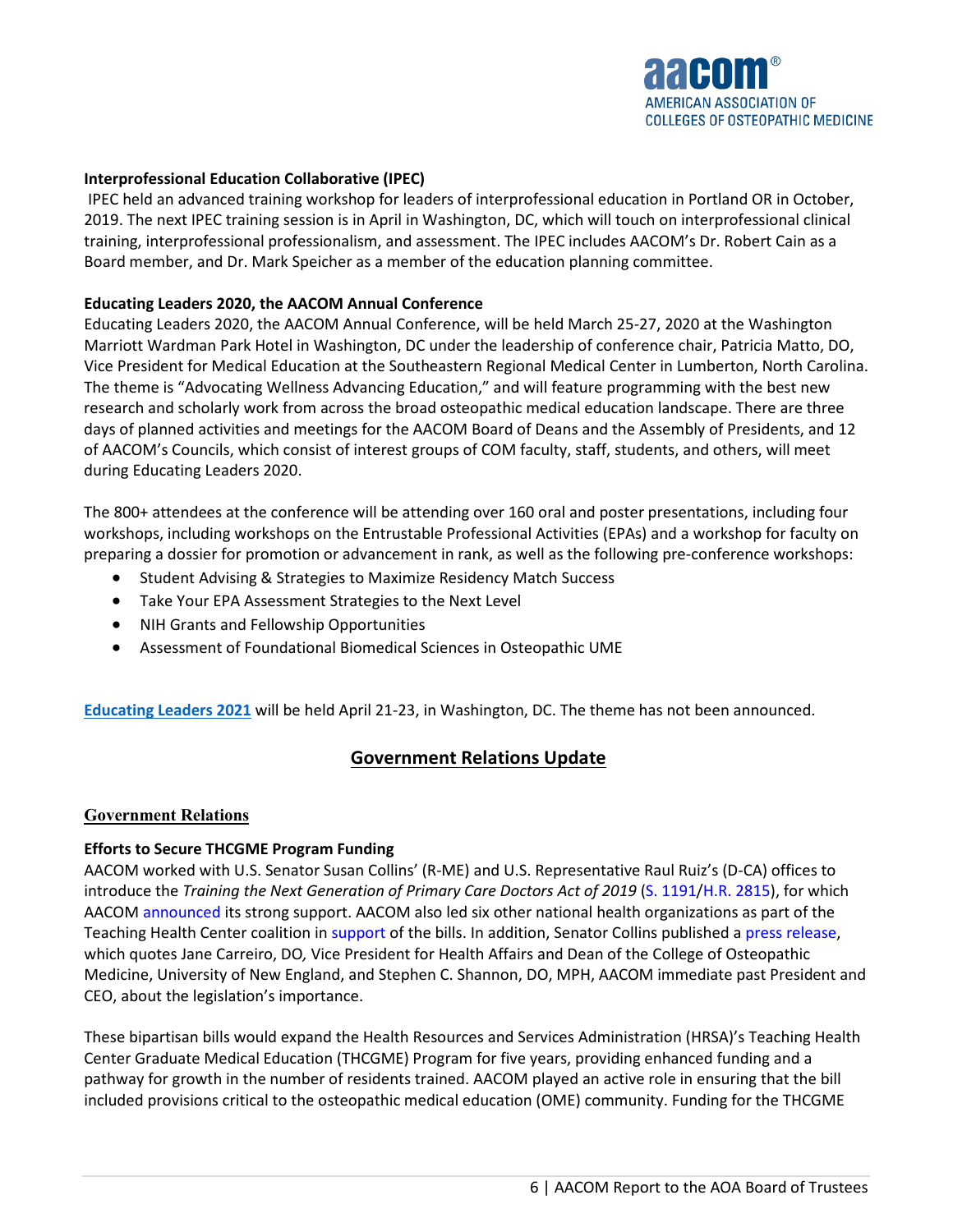

Program, which was set to expire at the end of fiscal year (FY) 2019, was extended by two short-term continuing resolutions signed by the President on September 27, 2019 and November 21, 2019. On December 20, the President signed into law the *Further Consolidated Appropriations Act, 2020* (H.R. 1865), one of the two FY20 spending packages that would extend funding through May 22, 2020.

### **GME Legislation Relevant to OME**

AACOM continues to support legislation that will increase graduate medical education (GME) as well as protect against any possible funding cuts. AACOM has endorsed the following GME bills in the 116th Congress:

- *Advancing Medical Resident Training in Community Hospitals Act of 2019* **(**H.R. 3425**).** In July, this bill was incorporated into the *Beneficiary Education Tools Telehealth Extender Reauthorization Act* (H.R. 3417), which was passed by the House Ways and Means Committee.
- *Community and Public Health Programs Extension Act* (S. 192). With the leadership and support of U.S. Senate Health, Education, Labor, and Pensions (HELP) Committee Chairman Lamar Alexander (R-TN) and Ranking Member Patty Murray (D-WA), the HELP Committee passed S. 1895, the *Lower Health Care Costs Act of 2019*, a bipartisan package that includes a provision similar to S. 192.
- *Opioid Workforce Act of 2019* **(**H.R. 3414/S. 2892**).** The House Ways and Means Committee passed an amended version of the bill in June.
- *Resident Physician Shortage Reduction Act of 2019* (H.R. 1763/S. 348).
- *Rural Physician Workforce Production Act of 2019* **(**S. 289**).**
- *Supporting Graduate Medical Education at Community Hospitals Act of 2019* (H.R. 3753/S. 2116**).**
- •

### **CMS Finalizes GME Provision in FY20 IPPS Final Rule**

On August 2, 2019 the Centers for Medicare & Medicaid Services (CMS) released the final rule for inpatient prospective payment systems. The final package includes, among other updates, a provision related to Medicare GME for teaching hospitals and payments to critical access hospitals (CAHs). AACOM commented in support of this proposal that would change how full-time equivalent (FTE) resident time may be counted when residents train at CAHs. Previously, CAHs were not considered nonprovider sites for the purposes of direct GME and indirect medical education payments, which created barriers to training residents in rural areas and hindered efforts to increase the practice of physicians in rural areas. Therefore, effective October 1, 2019, a hospital may include FTE residents training at a CAH in its FTE count as long as it meets the nonprovider setting requirements. U.S. Senator Jon Tester (D-MT) previously introduced the AACOM-endorsed *Restoring Rural Residencies Act of 2019* (S. 1240), which would have provided a similar fix.

### **CMS Releases Final Rule for the 2020 Physician Fee Schedule**

On November 15, 2019, CMS published the final rule for the calendar year 2020 Medicare Physician Fee Schedule. Among other updates, the package includes a provision stating that "the extent of the teaching physician's participation in services involving residents may be demonstrated by notes in the medical records made by a physician, resident, or nurse." AACOM previously submitted comments to CMS in support of the agency's continued focus on reducing administrative burdens through the Patients Over Paperwork Initiative and provided recommendations regarding the review and verification of medical record documentation. The rule is effective January 1, 2020.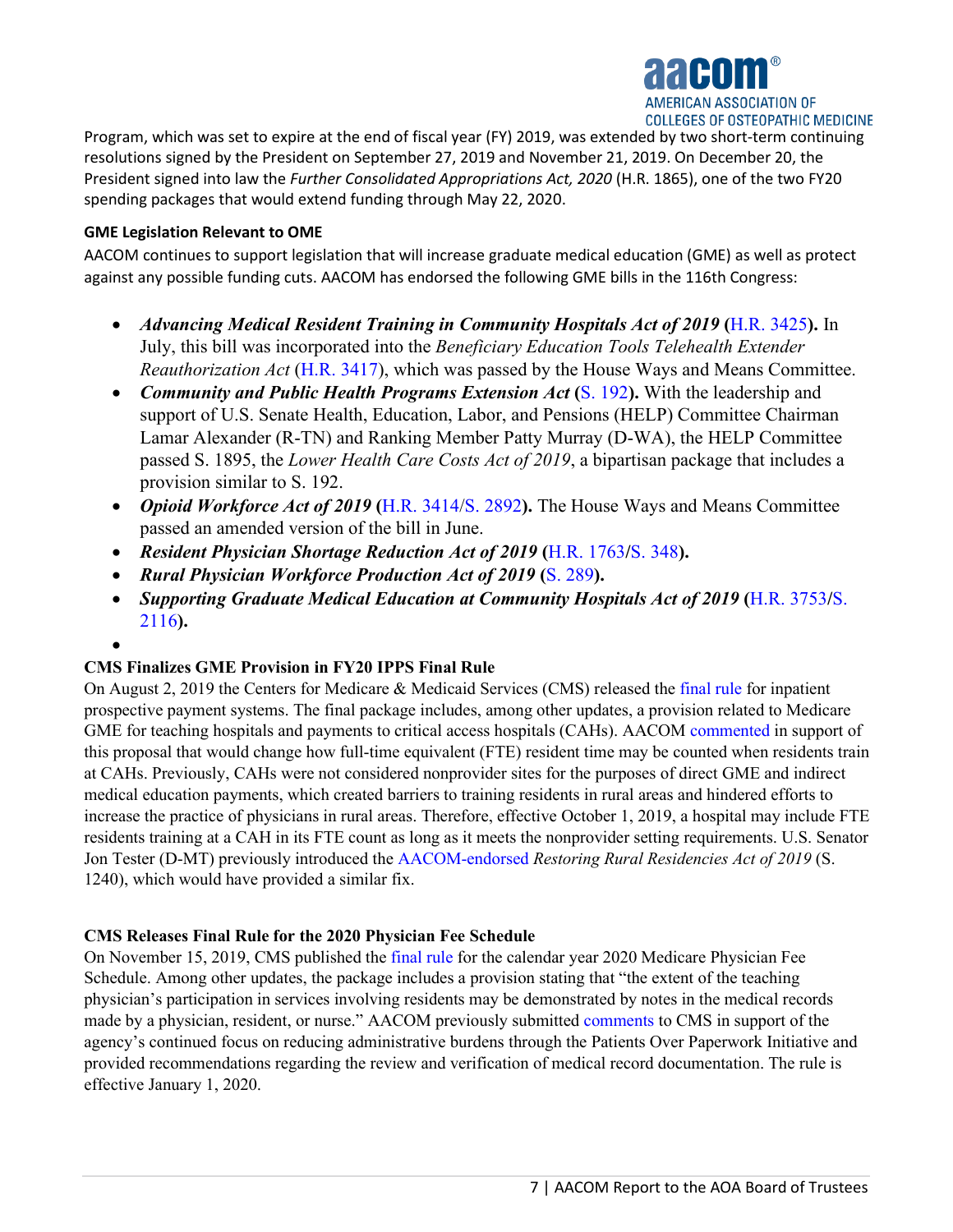

### **AACOM Efforts on Addressing Rural Health Issues**

AACOM recently joined with the American Osteopathic Association (AOA) to respond to HRSA's request for information on rural access to health care services. The RFI is intended to inform the U.S. Department of Health and Human Services' (HHS) Rural Health Task Force created by HHS Secretary Alex Azar. AACOM and the AOA provided comments and recommendations on the core health care services needed in rural communities and how those services can be delivered; outlined important programs that support the future health care workforce, particularly in rural and underserved areas; and described other factors related to the sustainability of health care services in these communities.

Additionally, AACOM responded to the House Ways and Means Committee's Rural and Underserved Communities Health Task Force's RFI regarding priority topics that affect the health status and outcomes for populations living in rural and underserved communities. The Task Force was launched by the Committee in July to bring together Members and experts in the field to "discuss the challenges of delivering health care in rural and underserved areas and explore holistic bipartisan policy options that could improve outcomes and care in these communities."

### **New AACOM Opioid Epidemic Initiative & Working Group**

AACOM GR, in coordination with AACOM's Medical Education and Research Department and the Office of the President, is spearheading an initiative to strategically position the association and its membership to capitalize on opportunities created by the implementation of the new opioid law—the *Substance Use-Disorder Prevention that Promotes Opioid Recovery and Treatment (SUPPORT) for Patients and Communities Act*. Prior to the law's passage, AACOM advocated for the inclusion of various provisions that were successfully incorporated into the final bill text. Staff involved in this initiative are developing an opioid policy and research survey to collect vital information to inform AACOM's efforts to represent our membership in this area, creating a new web page to showcase the OME community's ongoing efforts to address the crisis, and have established an ad hoc advisory group comprised of member experts.

The AACOM Opioid Advisory Task Force will help ensure the OME community is prepared to take advantage of the opportunities in the *SUPPORT Act*, particularly given the high membership investment in addressing this issue. The Task Force held its initial coordinating call on October 22 and will support the OME community by:

- Serving as an expert resource for AACOM to evaluate legislative and regulatory policies, specifically the implementation of the *SUPPORT Act*;
- Providing guidance on research priorities and responding to data collection efforts and other inquiries about ways in which OME can or is making a difference in treating pain and caring for those with substance use disorders;
- Developing or guiding the advancement of curricular resources to support addressing patients' pain, safely prescribing opioid medications, and treating substance use disorder; and
- Sharing best practices among AACOM membership.

### **AACOM's 2019 COM Day on Capitol Hill and Virtual Hill Day**

Twenty-six teams of osteopathic medical students, deans, and educators from the nation's colleges of osteopathic medicine and the Assembly of Osteopathic Graduate Medical Educators convened in Washington, DC on October 16 – 17, 2019 for AACOM's 2019 COM Day on Capitol Hill, the association's annual advocacy day. During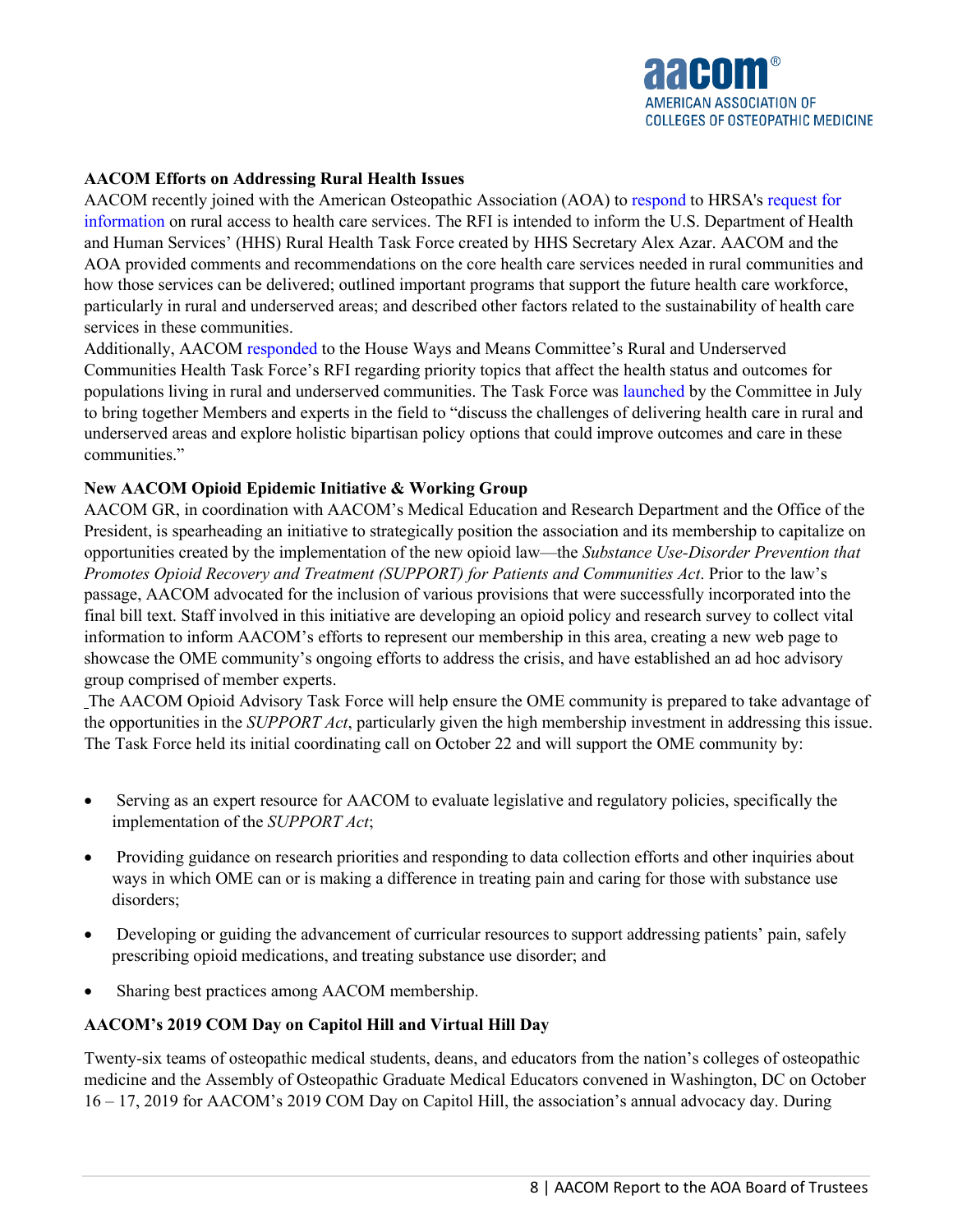

nearly 100 congressional meetings, attendees shared their stories with legislators and voiced their support for federal health and higher education policies and programs that are vital to the full continuum of osteopathic medical education. On social media, AACOM's 4th annual Virtual Hill Day engaged the wider health professions education community on issues affecting graduate student debt, loan repayment, and forgiveness. U.S. Senator Susan Collins (R-ME) and U.S. Representatives Cathy McMorris Rodgers (R-WA) and Debbie Lesko (R-AZ) spoke with attendees during the event's welcome reception and dinner. Senator Collins and Representative

McMorris Rodgers provided remarks, discussing the importance of the HRSA's THCGME Program. Both Members are long-time champions of this highly innovative and successful program that is crucial to addressing the primary care physician shortage in rural and underserved areas and have introduced legislation that would extend the THCGME Program, which AACOM strongly endorsed.

### **ED to MED Campaign Activity**

ED to MED, AACOM's national grassroots advocacy campaign, continues to raise the profile of graduate student debt issues in the halls of Congress, giving advocates a voice in the conversation surrounding the reauthorization of the *Higher Education Act* (HEA), the law governing federal financial aid programs graduate students rely on to finance their education. ED to MED consists of over 10,190 grassroots advocates and over 215 Ambassadors, highly engaged advocates who have committed to help grow the campaign among their networks and communities. Current efforts to save the Public Service Loan Forgiveness and Grad PLUS Loan Programs have resulted in 321 legislators receiving a total of 1,775 messages from ED to MED advocates expressing the importance of preserving these key federal programs. As Congress continues to negotiate HEA reauthorization, grassroots advocacy will be crucial to ensuring federal financial aid and loan repayment programs continue to support a robust, diverse future physician workforce equipped to treat vulnerable patient populations. Follow the campaign on Twitter at  $@ed2med$  and on Facebook at  $@edtomed.$ 

### **Rally for Medical Research Hill Day**

On September 19, 2019 AACOM participated in the 7th annual Rally for Medical Research National Day of Action to raise awareness about the importance of sustained funding for the National Institutes of Health (NIH). NIH research leads to innovative medical discoveries contributing to causes, treatments, and cures for common and rare diseases and overall disease prevention. AACOM remains committed to advocating on behalf of federal research advancement.

### **Opioid GME Day of Action**

On December 5, 2019 AACOM GR participated in the Association of American Medical Colleges' 2019 GME Day of Action as part of the GME Advocacy Coalition, which is composed of over 70 individual hospital, physician, and health care advocacy associations and societies. The event raised awareness of the importance of expanding GME training to treat patients with pain and substance use disorders. Over one million individuals, including policymakers, were reached through this day of advocacy. Throughout the day, AACOM urged Congress to pass the *Opioid Workforce Act of 2019*, which would provide Medicare support for an additional 1,000 GME positions over five years in hospitals that have, or are in the process of establishing, accredited residency programs in addiction medicine, addiction psychiatry, or pain medicine, and highlighted efforts and research currently being undertaken by the nation's colleges of osteopathic medicine to help address the opioid epidemic.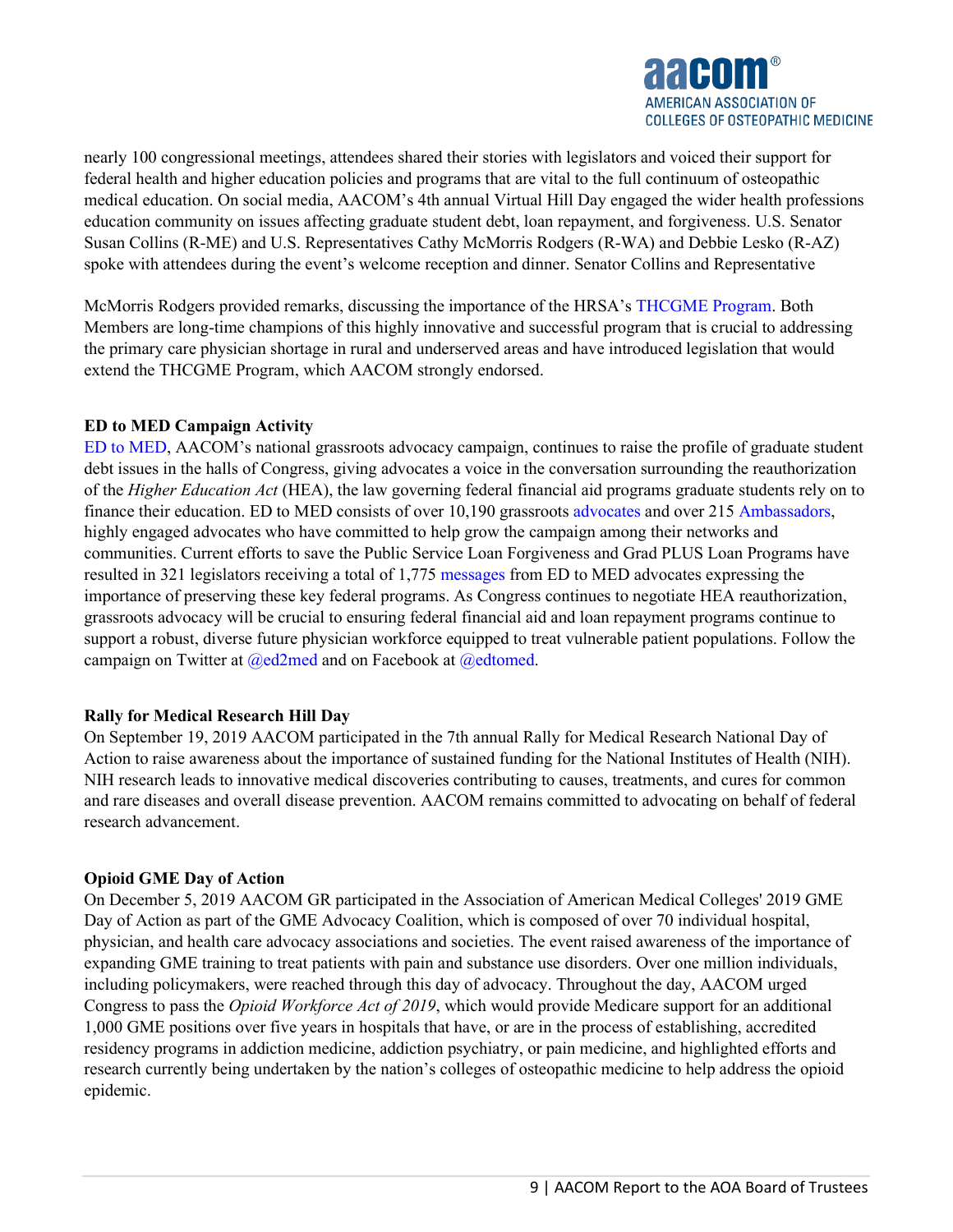

### **2019 Osteopathic Health Policy Fellowship Seminar**

AACOM GR hosted its 2019 Osteopathic Health Policy Fellowship (OHPF) Seminar on December 11 – 14, 2019 to provide fellows with a comprehensive overview of the federal government's role in health and higher education policies. Over the course of the seminar, officials from the U.S. Departments of Education (ED), HHS, Veterans Affairs (VA), and the U.S. Government Accountability Office presented to the fellows. Judith Mun, AACOM Director of Government Relations, and Julie Crockett, AACOM Senior Federal Regulatory Affairs Manager, provided fellows with welcome remarks and an update on AACOM's government relations efforts to open the seminar, followed by a presentation by Mark Speicher, PhD, MHA, AACOM Senior Vice President for Medical Education and Research, on AACOM's medical education and research initiatives.

Offered through AACOM's Leadership Institute, the OHPF is a year-long training program designed to give osteopathic physicians and individuals with an established connection to the osteopathic profession the skills they need to analyze, formulate, and implement health policy on the local, state, and national levels with the purpose of increasing access to affordable, quality health care. Learn more.

### **Federal Advisory Committees**

AACOM continues to advocate for osteopathic medical educators and physicians to serve on federal committees and advisory boards. AACOM nominees currently serving on federal advisory committees include:

- Thomas A. Cavalieri, DO, on the VA National Academic Affiliations Council, and Vice-Chairman of the ED National Committee on Foreign Medical Education and Accreditation
- Kenneth J. Veit, DO, MBA, on the HRSA Council on Graduate Medical Education
- Thomas E. McWilliams, DO, Chair of the HRSA Advisory Committee on Training in Primary Care Medicine and Dentistry

### **Other AACOM Federal Comments**

AACOM submits numerous public comments, statements, and letters to Congress, federal agencies, and the Administration. To view a complete list of recent comments submitted, visit: http://www.aacom.org/advocacy/inaction/public-statements.

### **Assembly of Osteopathic Graduate Medical Educators (AOGME) & GME Initiatives Update**

### **Assembly of Osteopathic Graduate Medical Educators (AOGME)**

AACOM's [Assembly of Osteopathic Graduate Medical Educators](https://www.aacom.org/aogme) (AOGME) celebrated its one-year anniversary within AACOM in January 2019. AOGME's membership currently comprises GME professionals, including Directors of Medical Education (DMEs), Designated Institutional Officials (DIOs), Directors of Osteopathic Education (DOEs), program directors, faculty, administrators, support personnel and others involved in osteopathic GME. In addition, the membership now also includes residents and fellows in the newly launched [Residents and Fellows Council.](https://www.aacom.org/aogme/programs/RFC) The AOGME continues to host regular monthly webinars on topics such as GME accreditation, scholarship & research, resident/physician/patient well-being, ACGME Osteopathic Recognition and more. Webinars are now offering continuing medical education (CME) credits. The webinar recordings and materials are available [on-demand.](https://www.aacom.org/aogme/education/webinar-series)

AACOM continues to support Osteopathic Recognition through a suite of resources such as the AOGME [Advance](https://www.aacom.org/aogme/publications/news-rollup/aogme-news-detail/2018/08/28/Now-Join-OnlineCommunity-Advance-OGME)  [OGME](https://www.aacom.org/aogme/publications/news-rollup/aogme-news-detail/2018/08/28/Now-Join-OnlineCommunity-Advance-OGME) listserv to facilitate discussions related to Osteopathic Recognition and osteopathic training in GME. In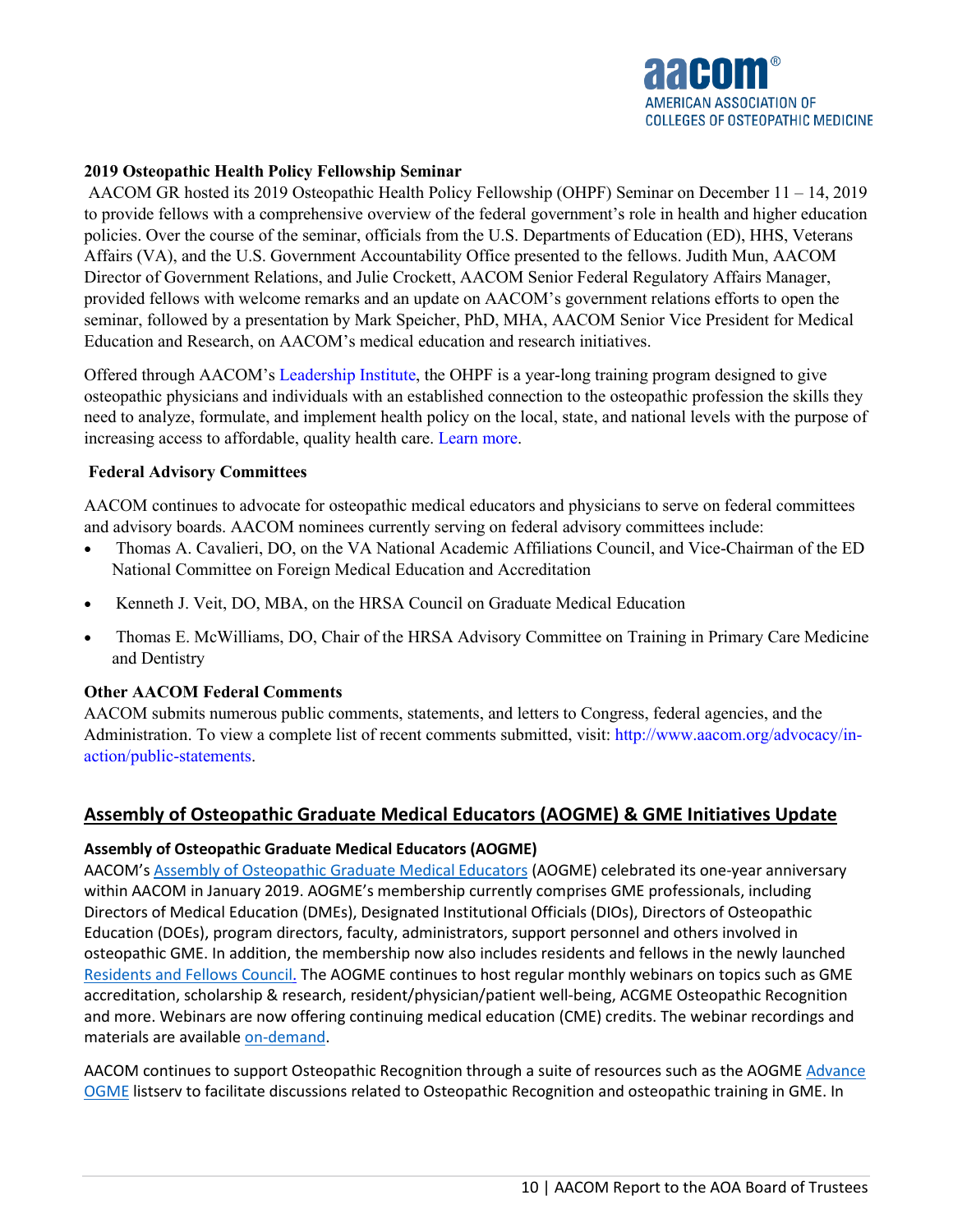

February 2019, AOGME issued a request for proposals to develop a national osteopathic curriculum that will assist GME training programs in obtaining and maintaining Osteopathic Recognition. This curriculum is intended to be flexible enough to be delivered on-line or live, depending on the resources available at each program. Proposals are requested by July 1, 2019. [Read the Request for Proposals.](https://www.aacom.org/docs/default-source/aogme-documents/or-rfa-final.pdf?sfvrsn=81e33f97_4)

#### **AACOM UME-GME Digital Resource Library Launch**

The [AACOM UME-GME Continuum Initiative'](https://www.aacom.org/reports-programs-initiatives/initiatives/ume-gme-continuum)s faculty development working group launched an online resource library designed to support GME professionals, residents, and others seeking or maintaining Osteopathic Recognition by providing them with a platform for sharing and finding osteopathic GME educational resources. After curating existing resources such as books, webinars, workshops, events and more, this resource currently houses over 85 resources and is available [here.](https://www.aacom.org/digital-resource-library/resource-library) Between January 31-April 2019, the library web site has received 165,000 visits. The AOGME established the first editorial board for the digital resource library to review and approve submitted content. The editorial board is currently [soliciting](https://aacom.informz.net/informzdataservice/onlineversion/ind/bWFpbGluZ2luc3RhbmNlaWQ9NzQ4NTYzNiZzdWJzY3JpYmVyaWQ9ODMzNzY0MDgx) submissions with a deadline of July 15, 2019[. Submit a resource today.](https://www.surveygizmo.com/s3/4663622/UME-GME-Digital-Resource-Library)

#### **Osteopathic Recognition Matters: Programs for Optimal Patient Care**

AACOM will soon launch an awareness campaign for Osteopathic Recognition targeting programs, institutions, residents, students and Colleges of Osteopathic Medicine (COMs). This marketing campaign will be comprehensive and sustained and will be led by the marketing firm, Beekeeper Group, Inc. The campaign name is "Osteopathic Recognition Matters: Programs for Optimal Patient Care." The official launch for the campaign is anticipated in summer 2019.



#### **Graduate Medical Education Leadership Development Program (GME-LDP)**

In collaboration with the Academy for Academic Leadership (AAL), AACOM will soon launch the AOGME Graduate Medical Education Leadership Development Program (GME-LDP). This program will focus on leadership and faculty development for GME leaders, including Directors of Osteopathic Education. This program will be organized in a hybrid model, including both virtual webinars and one face-to-face meeting for the selected cohort in 2020. For this first year, the program targets new and junior faculty in GME programs and will launch the webinar portion in Fall 2019 and hold the in-person meeting in early 2020.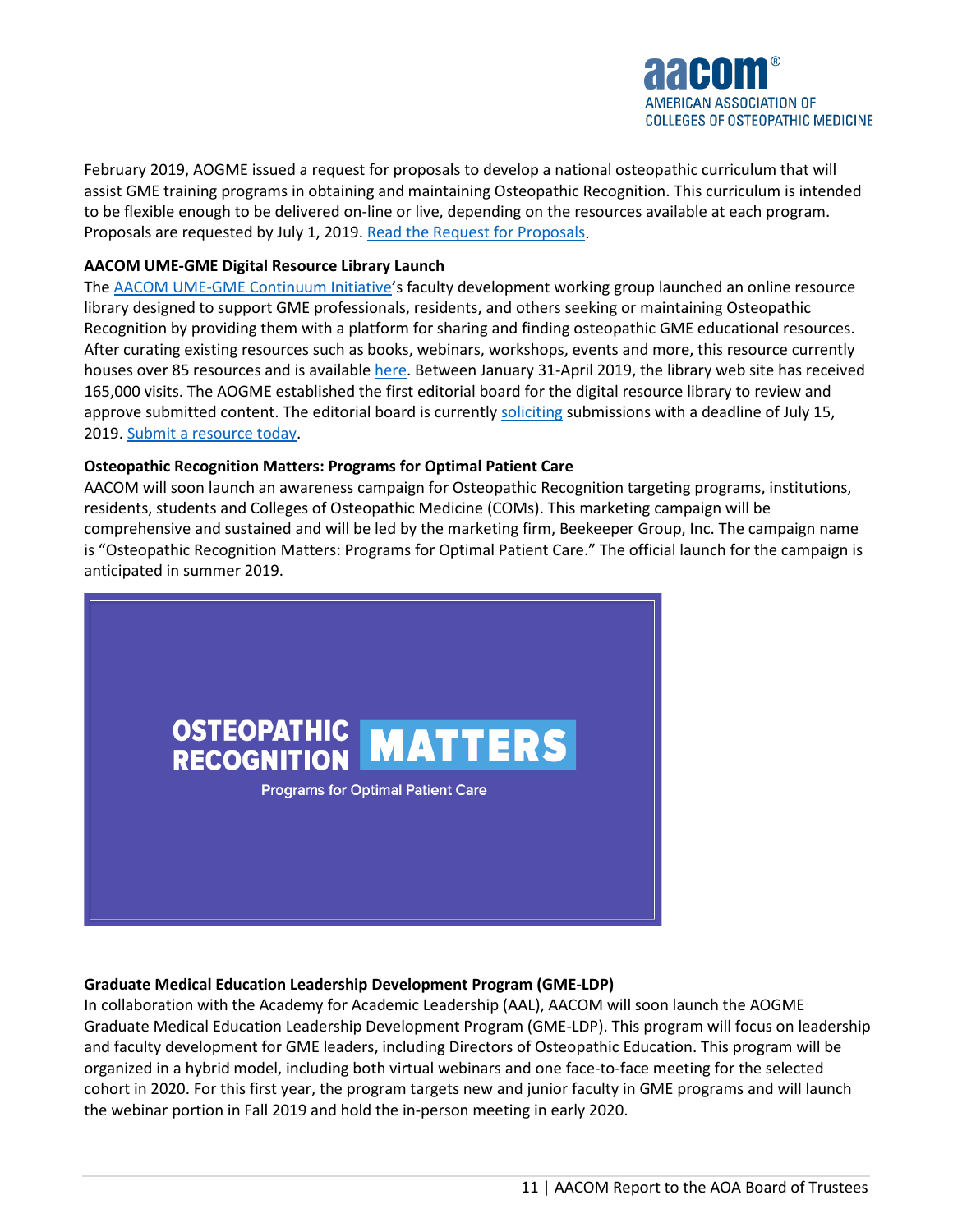

### 2019-2020 Board of Directors:

Sarah Bechay Director of Scholarships and Grants Renee Wakulski Foundation Liaison Jessica Frazelle Director of Membership

Shikha Patel Director of Financial Affairs/Foundation Chairperson-Elect Hector Zelaya Foundation Chairperson

# **Affiliate Report to the American Osteopathic Association**

*Midyear Report, February 2020*

Thank you for offering the Student Osteopathic Medical Association Foundation an opportunity to provide an update on our recent activities.

## **Donations: 2019-2020 Fiscal Year**

We have been very fortunate thus far to have the following donations for the 2019-2020 fiscal year. We look forward to utilizing these funds to continue our mission of supporting osteopathic medical students.

- 170 Donors (*all tier levels*)
- \$14,143 Donations

### **Scholarships: 2019-2020 Fiscal Year**

Our Fall Scholarship winners were announced during the SOMA Foundation Reception on October 26<sup>th</sup>, 2019. *For more information: <http://www.somafoundation.org/scholarships.html>*

- Total Scholarships distributed: 9
- Total amount disbursed: \$6500.00
- Scholarship Recipients
	- o **New Member Scholarship (\$500.00 each, \$2500.00 total)**
		- Navreet bhangru, OMS I, MSUCOM
		- Mahlaqa, OMS I, NYIT COM
		- **Melvin Grimes, OMS I, VCOM Auburn**
		- Briana Krewson, OMS I, PCOM
		- Sridevi Narayanan, OMS I, PNWUCOM
	- **o Community and Preventive Medicine Scholarship (\$1000)**
		- Brittany Ann Lore, OMS I, PNWUCOM
	- **o Humanism in Medicine Scholarship (\$1000)**
		- Karen Custoio, OMS IV, Rowan SOM
	- **o Robert S. Juhasz, DO, Innovative Leadership in Osteopathic Medicine Scholarship (\$1000)**
		- Jenna Seeley, OMS II , PNWUCOM

| SOMA Foundation   | www.SOMAFoundation.org                                          |
|-------------------|-----------------------------------------------------------------|
| 142 E. Ontario St | Tax ID number: 36-2967404                                       |
| Chicago, IL 60611 | To celebrate the education and accomplishments of osteopathic   |
| 312-202-8193      | medical students and the impact they have within the community. |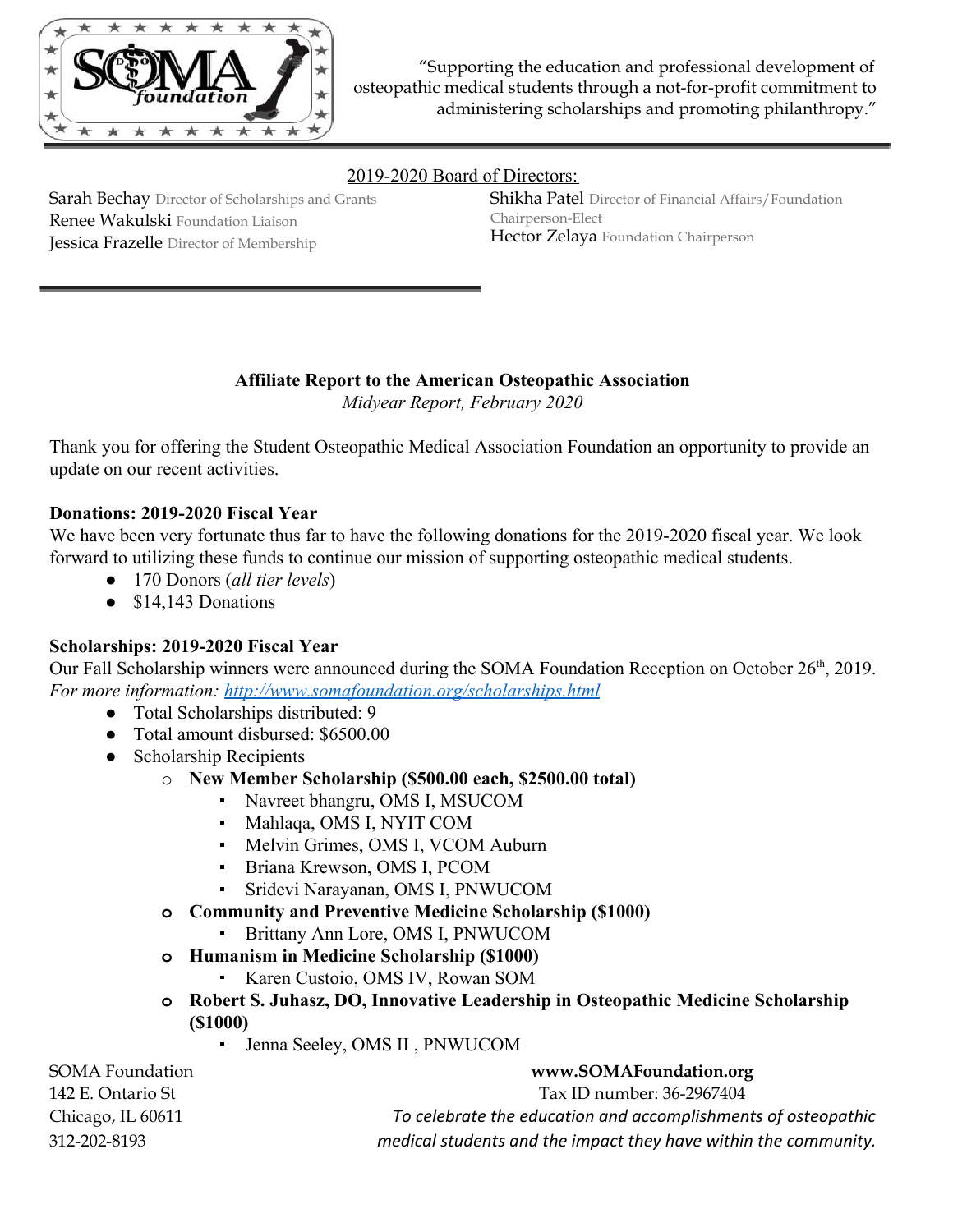

## 2019-2020 Board of Directors:

Sarah Bechay Director of Scholarships and Grants Renee Wakulski Foundation Liaison Jessica Frazelle Director of Membership

Shikha Patel Director of Financial Affairs/Foundation Chairperson-Elect Hector Zelaya Foundation Chairperson

# **o Women in Medicine Scholarship (\$1000)**

▪ Claudia Green, OMS I, LECOM Brad

## **Grants: 2019-2020 Fiscal Year**

During the Fall semester, we distributed 3 grants.

- Total Grants Distributed: \$1500
	- **o Burrell COM SOMA Chapter COMPASS Health Fair Grant** Total Funding: \$500
	- **o The SOMA Foundation Travel Grant (2 recipients)** Total Funding: \$500 each recipient
		- Joseph Barber, OMS II, ACOM
		- Anh Lam, OMS II, OSUCOM

### **Community Service**

We have hosted two events since the summer of 2019 to serve local communities, volunteer organizations, and the medical community while attending National Conferences

• AOA House of Delegates 2019

# **o Ann & Robert H. Lurie Children's Hospital 5K Run for Gus**

Over 20 osteopathic medical students participated in the 17th annual 5K Run for Gus, which was an opportunity for students to raise money for pediatric brain tumor research. Students also prepared handmade coloring books for the children at Lurie's Hospital.

● Baltimore, 2019 OMED

# **o Helping Up Mission**

17 SOMA and SOMA Foundation members volunteered at Helping Up Mission, a community focused on helping men and women fight addiction and homelessness. Volunteers spent the day with these men and women and also assembled hygiene kits for individuals in the program.

### **NAOF Annual Conference 2019**

The SOMA Foundation had the honor of presenting to the National Association of Osteopathic Foundations (NAOF) during their annual conference. The SOMA Foundation was given the opportunity to update the

| SOMA Foundation   | www.SOMAFoundation.org                                          |
|-------------------|-----------------------------------------------------------------|
| 142 E. Ontario St | Tax ID number: 36-2967404                                       |
| Chicago, IL 60611 | To celebrate the education and accomplishments of osteopathic   |
| 312-202-8193      | medical students and the impact they have within the community. |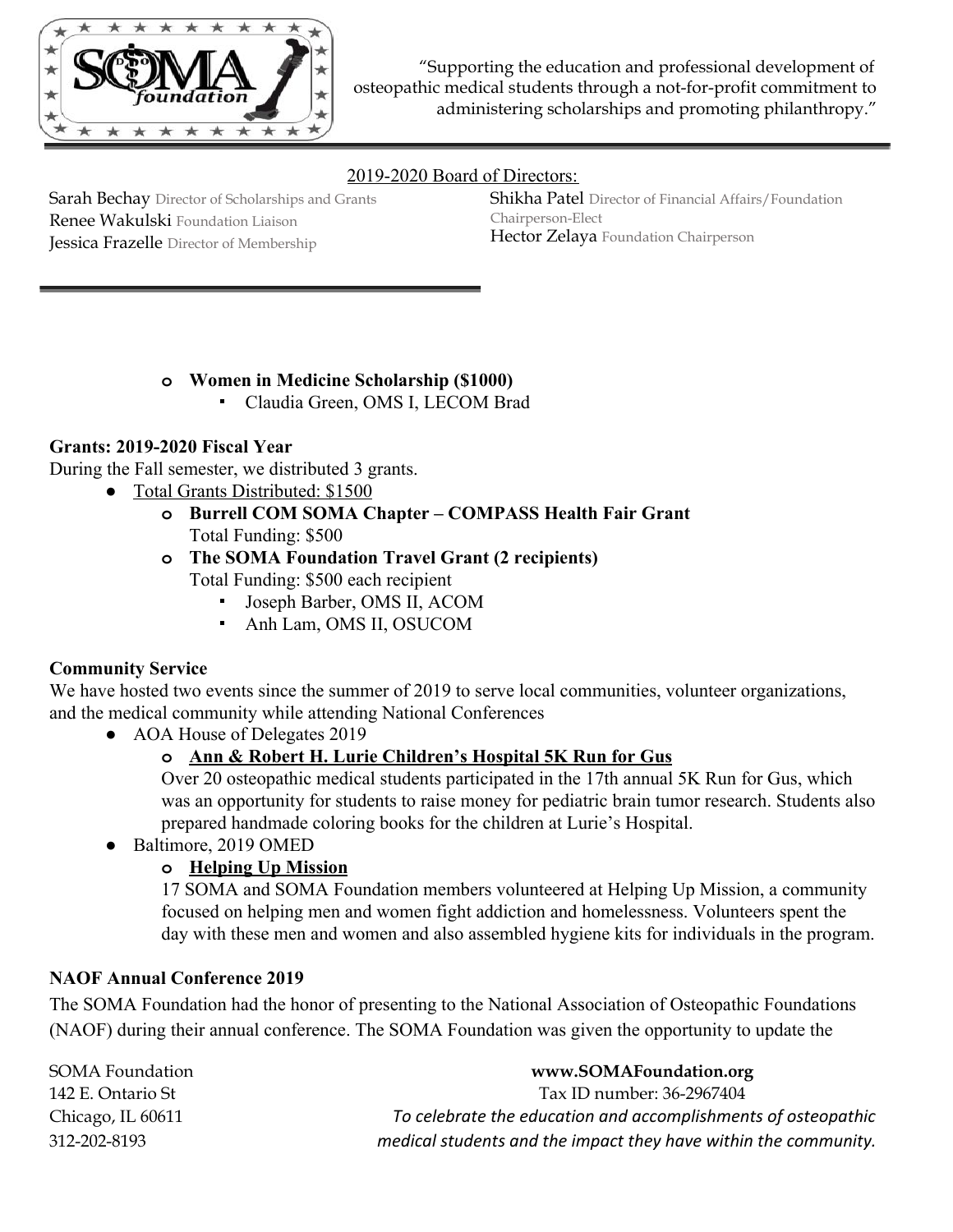

2019-2020 Board of Directors:

Sarah Bechay Director of Scholarships and Grants Renee Wakulski Foundation Liaison Jessica Frazelle Director of Membership

Shikha Patel Director of Financial Affairs/Foundation Chairperson-Elect Hector Zelaya Foundation Chairperson

congregation on the philanthropic work that the foundation performs to give financial support to SOMA members through grants and scholarships. The SOMA Foundation also took part in discussions on foundation investments oversights, strategies for funding and fundraising, and provided student perspectives on many topics. The conference was a huge chance for the SOMA Foundation to take ideas back and learn.

# **Fall Reception**

We hosted our annual Fall Reception at OMED 2019 on October 26<sup>th</sup>, 2019. We had upwards of 150 guests in attendance. During the event, we honored our donors, Fall Scholarship winners, and the *2019 Northup Educator of the Year*, **Dr Stephanie Zeszutek, D.O.,** from Touro College of Osteopathic Medicine in Harlem for her outstanding commitment to the education of osteopathic medical students. We look forward to hosting our next reception at OMED 2020.

### **Future Plans**

We are working closely with SOMA, the AOA, and the AOF to establish a new affiliation with the AOF that could expand the financial opportunities the SOMA Foundation offers to osteopathic medical students.

### **ADVISORY BOARD**

Over the past years, we have organized a SOMA Foundation Advisory Board to help the Foundation receive feedback from donors and members of the osteopathic community. The Foundation would like to recognize and thank the members of the 2018-2019 Advisory Board: **Dr. Robert S. Juhasz, DO; Mr. Tal Frank; Dr. Edward G. Loniewski, DO; Dr. Lee VanderLugt, DO; Dr. Karen J. Nichols, DO; Mr. Mike Roseman** and a special thanks to **Ms. Sherri Wise, CPA** who serves in an advisory role to the SOMA Foundation Board.

On behalf of the SOMA Foundation I thank you all for your continued support and guidance as we strive to celebrate the education and accomplishments of osteopathic medical students and the impact they have within the community.

Sincerely

SOMA Foundation **www.SOMAFoundation.org** 142 E. Ontario St Tax ID number: 36-2967404 Chicago, IL 60611 *To celebrate the education and accomplishments of osteopathic* 312-202-8193 *medical students and the impact they have within the community.*